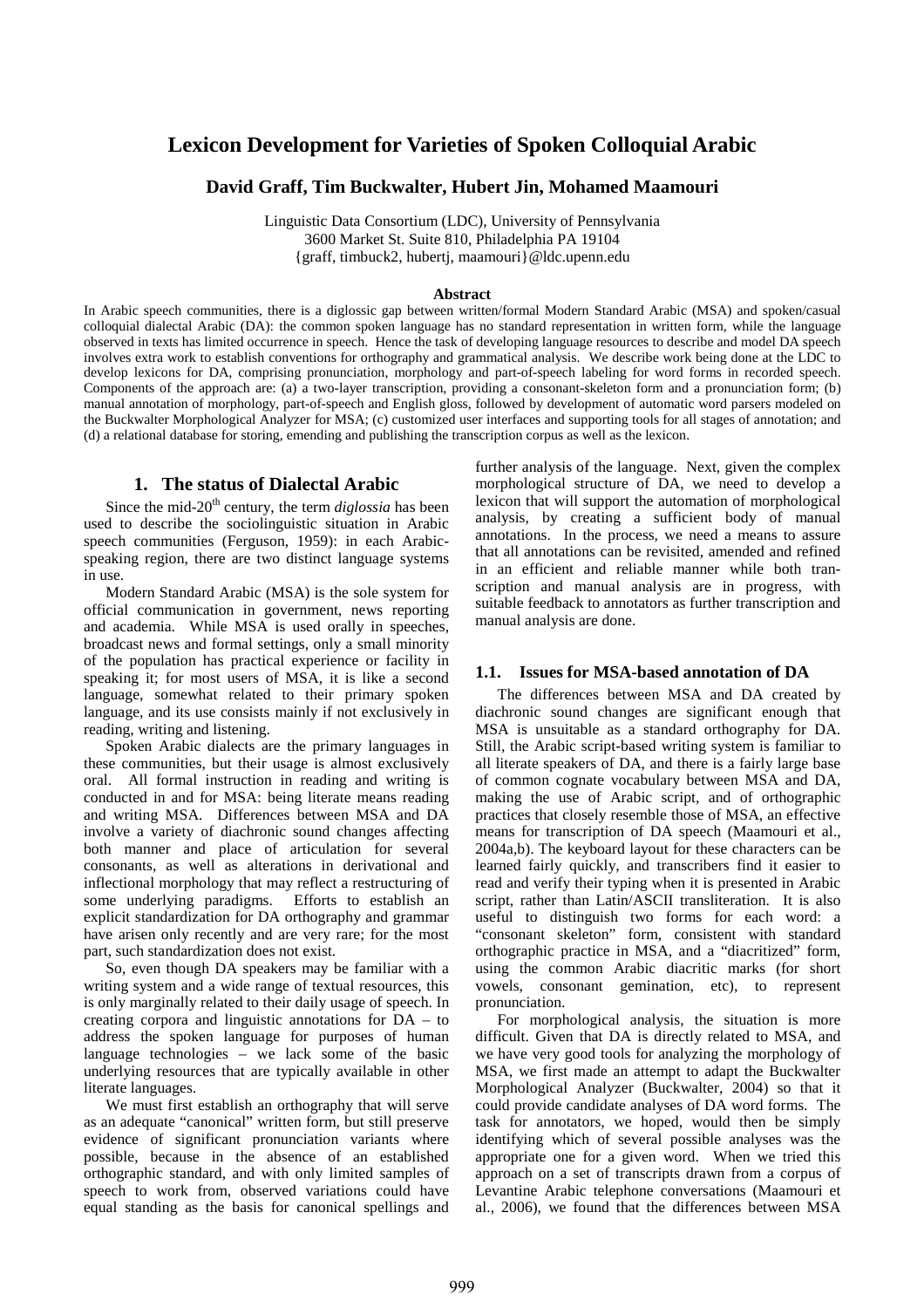and Levantine Arabic (LA), in terms of both phonological and morphological composition, were much greater than anticipated. A majority of LA forms needed manual editing of analyzer output, to come up with an acceptable segmentation of the word into morphemes, and to provide correct part-of-speech (POS) labels for the morphemes.

The difficulty was compounded by other design features of the annotation process, which had worked quite well for MSA text drawn from newswire sources in the creation of various Arabic Treebank corpora. In essence, annotators would work linearly through the corpus text, because to identify the correct morphological segmentation, POS tag and English gloss for a word form (MPG annotation), words must be assessed in their phrasal context. If viewed in isolation, a consonant-skeleton form (the only form available in MSA data) may be ambiguous, because different patterns of short vowels, which are left out of this spelling, would signal different morphological structures and related meanings. On the other hand, the pronunciation form of a word (available in LA transcripts) could be misleading when viewed in isolation, because this spelling is intended to preserve pronunciation variants.

Working linearly through a set of texts means that words that occur frequently need to be annotated repeatedly. The success of this annotation on MSA data was due in large part to the fact that the morphological analyzer was already well trained on this language, and the choice of possible analyses that it provided for each word included one that was fully correct for the given context in the vast majority of cases – in its current release, the morphological analyzer provides a correct parse for over 99% of words in MSA text.

When applied to LA, however, the extensive mismatch between the analyzer's models and the forms to be analyzed yielded a much longer annotation process, because so much manual revision was required; but even worse, it also yielded a much less consistent set of annotations, because any frequently occurring form, whether word or morpheme, tended to receive different treatments over the course of the project. The natural tendency for repetitive manual tasks to induce an unavoidable error rate was compounded by the difficulty and indeterminacy that native LA speakers encountered when attempting a formal text-based analysis of their native language for the first time.

# **2. Basic concepts for DA annotation**

Following our experiences with the annotation of LA, we needed to develop a better overall process for the next dialect, which in this case was Iraqi Arabic (IA), based in part on a corpus of recorded telephone conversations (created in 2004 by Appen Pty. Ltd. of Sydney, Australia, soon to be released as a corpus by LDC). The two-layer transcription process was considered to be stable, reliable and valuable, and did not change in any significant way relative to the LA project. However, the MPG annotation process was clearly in need of revision.

An essential requirement was to get away from the linear progression through the text corpus: to have a means for manually analyzing each distinct word form only once, and distributing this single annotation over the text corpus with a minimum of manual effort, regardless of the frequency of the form. Another requirement was to have the annotations stored in such a way that a dialectspecific morphological analyzer could easily be built on the basis of manual annotations, and iteratively refined as improvements were made to existing annotations and more MPG analysis was done.

The remainder of this section goes into detail about how the stages of annotation are structured, and section 3 describes how this structure was implemented as a set of annotation tools and a relational database.

### **2.1. Two-layered transcription**

As described briefly in section 1, native speakers of DA who are literate in MSA can adapt fairly quickly to using a standard computer keyboard in order to transcribe speech in their dialect. But literacy in MSA conveys a unique property: the reader is more accustomed to seeing words in terms of their "consonant skeletons", minus the diacritic marks that identify short vowels. (For most readers of Arabic, the presence of vowel diacritics is associated with reading materials used during the early years of schooling as an aid to acquiring skills of word recognition.) Once a student becomes a competent reader, the absence of explicit vowel marks becomes more of a shortcut than an impediment to understanding the text.

For transcribing DA, we use the distinction of "skeletal" vs. "diacritized" spellings to differentiate between two distinct but equally important types of transcription: one that uses a normative spelling for words, and one that provides accurate phonological details of how the words were actually pronounced in a speech corpus. These two types of transcription, treated as separate layers of annotation for speech data, are summarized briefly below; a more detailed discussion of the principles and rational are provided in Maamouri et al. 2004a,b.

### **2.1.1. Consonant skeleton**

For the transcription of DA, the first stage of effort is to create the non-diacritized spellings for spoken words. This form would be comparable to the standard orthographic practice in MSA text, and part of the effort to establish orthographic conventions for a given dialect consists in striking an appropriate balance between the use of MSA spellings to reinforce word recognition, and the use of novel spellings to reflect more accurately the current phonological structure of the dialect.

By seeing the transcribed text in Arabic script without diacritics during the transcription process, annotators are able to converge more quickly on "consensus" spellings for both stems and affixes. Even though the phonological structure of a given morpheme may vary noticeably across numerous occurrences in recorded speech (due to inherent variability within the dialect, and/or morphophonemic processes that alter pronunciation in particular contexts), it is relatively easy to establish a sense of stem or affix identity and to use that sense to arrive at a normative spelling for each morpheme. In this way, the potential ambiguity of non-diacritized spelling works in our favor: it simply omits much of the variability that would impede uniform word identity, and it provides a textual display that is more intuitively legible to native speakers.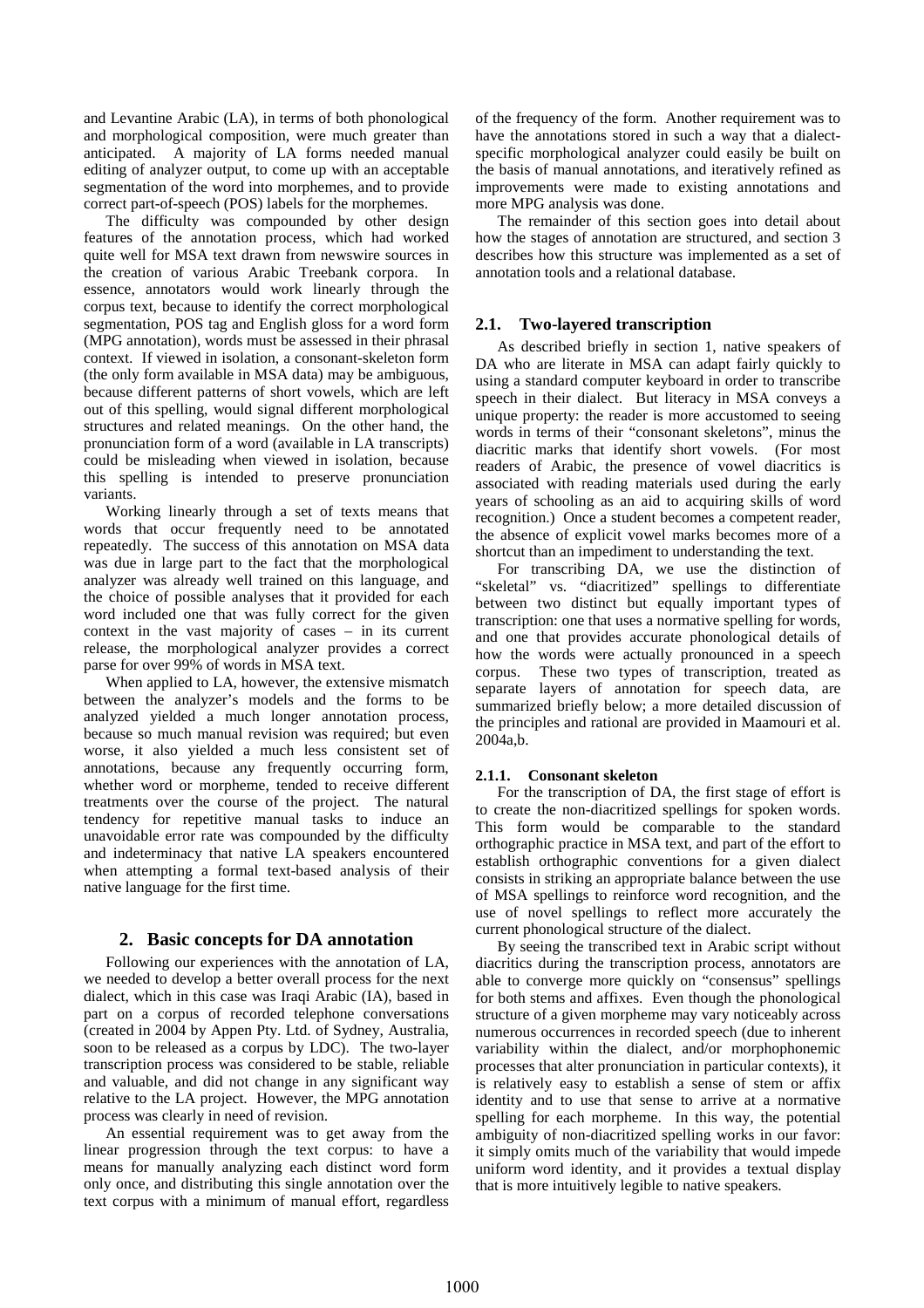#### **2.1.2. Pronunciation**

Once the consonant skeleton transcription is complete for a given recording, a second pass of transcription is done to provide a spelling for each word that is segmentally complete (all consonants and vowels are represented) and qualitatively accurate (in terms of the broad phonetic or phonologically relevant distinctions among both consonants and vowels). The results of this stage are stored as a separate annotation layer, so that both forms of transcription are available for display and processing, either separately or in parallel.

In addition to providing full specification of all vowels, this layer also marks changes in consonantal structure due to morphophonemic rules or inherent variability, including substitution or gemination of consonants. This level of detail provides useful information for the next layer of annotation

# **2.2. Morphology / part-of-speech / gloss (MPG) annotation**

Once we have a sufficient body of speech data that have received both layers of transcription, as described in the previous section, the next task is to extract a structured word list, in which we count all token occurrences according to their "skeletal" spelling while also maintaining token counts for each of the distinct pronunciation spellings associated with a given skeletal form.

An additional feature of the structured word list is that it provides, for each skeleton/pronunciation pairing, a complete index for locating all occurrences of this pairing in the transcript corpus. The index includes the filename, time-stamps and channel information, which link each transcribed utterance to the segment of audio recording that it represents.

We then order this listing according to the overall frequency of each skeletal form, placing the most frequent forms at the top and all singleton forms at the bottom; this sets the order in which MPG annotation will be carried out.

The MPG annotator addresses one skeletal form at a time, and is presented with all the pronunciation forms associated with it in the transcripts, together with their respective frequencies of occurrence. The full index of token occurrences for this skeletal form is also provided, ordered initially according to the pronunciation assigned to each token (the least frequent pronunciation forms are listed first). The token occurrences are presented in a concordance format, showing the preceding and following phrasal context from the utterances where they occurred.

### **2.2.1. Segmenting / labeling of morphemes**

The first task in MPG annotation is to divide the word form into morpheme segments (stem and affixes), unless the word happens to be monomorphemic. This is done by inserting "+" (the ASCII "plus" symbol) to mark morpheme boundaries, as shown in Figure 1.

Next, the annotator needs to add short vowels to each of the morphemes to create a fully diacritized "canonical" (normative) spelling. In general, the selection of short vowels and other diacritics should be based on a pronunciation form already provided in the transcription, but this is left to the MPG annotator's discretion: it may be that a given transcript form reflects a variant pronunciation deemed unsuitable as a canonical spelling, or that among a set of existing pronunciations, the most desirable normative spelling involves a combination of elements from two or more distinct pronunciations. Figure 2 shows an example of this step.

bhAlslfwn  $\rightarrow b + h + Al + s$ lfwn

**Figure 1:** An example of morpheme segmentation

 $b + h + Al + s$  fwn  $\rightarrow bi + ha + Al + s$ alfuwn

**Figure 2:** An example of diactritizing morphemes

For each morpheme segment, the annotator must assign a POS label and English gloss. At the beginning of this process for a given dialect, the set of available POS labels, and their possible combinations into polymorphemic structures, are derived from prior annotations on other corpora. In the annotation of LA (the first dialect to receive MPG annotation), the initial inventory of POS labels came from MSA annotations; for the case of IA, the initial POS label inventory was derived from the existing LA annotations. Figure 3 shows an example of adding POS labels and glosses.

$$
\begin{array}{|rcll} \hline \text{bi} & + & \text{ha} & + & \text{Al} & + \text{salfuwn} \\ \hline \text{PREF} + \text{DEM\_PRON} + \text{DET} + \text{NOUN} \\ \text{with} & + & \text{the} & + \text{cell phone} \end{array}
$$

**Figure 3:** Assigning POS labels and English glosses

Although we begin with an established inventory of POS labels, we must also allow for the possibility that new labels may be needed for a given dialect, either because it shows a morphological distinction not observed in other varieties of Arabic, or because it merges categories that other varieties have kept distinct. But this becomes problematic if too much allowance is given to the discretion of annotators, especially at the beginning of annotation for a given dialect, because their notions about the grammatical structure of the dialect are still predominantly intuitive and potentially fluid, rather than being based on an externalized formal analysis. Also, as with any other manual annotation, the more novel POS labels are accepted from keyboard input, the more we should expect to find typographic errors and variant renderings of these labels.

### **2.2.2. Assigning analyses to transcript tokens**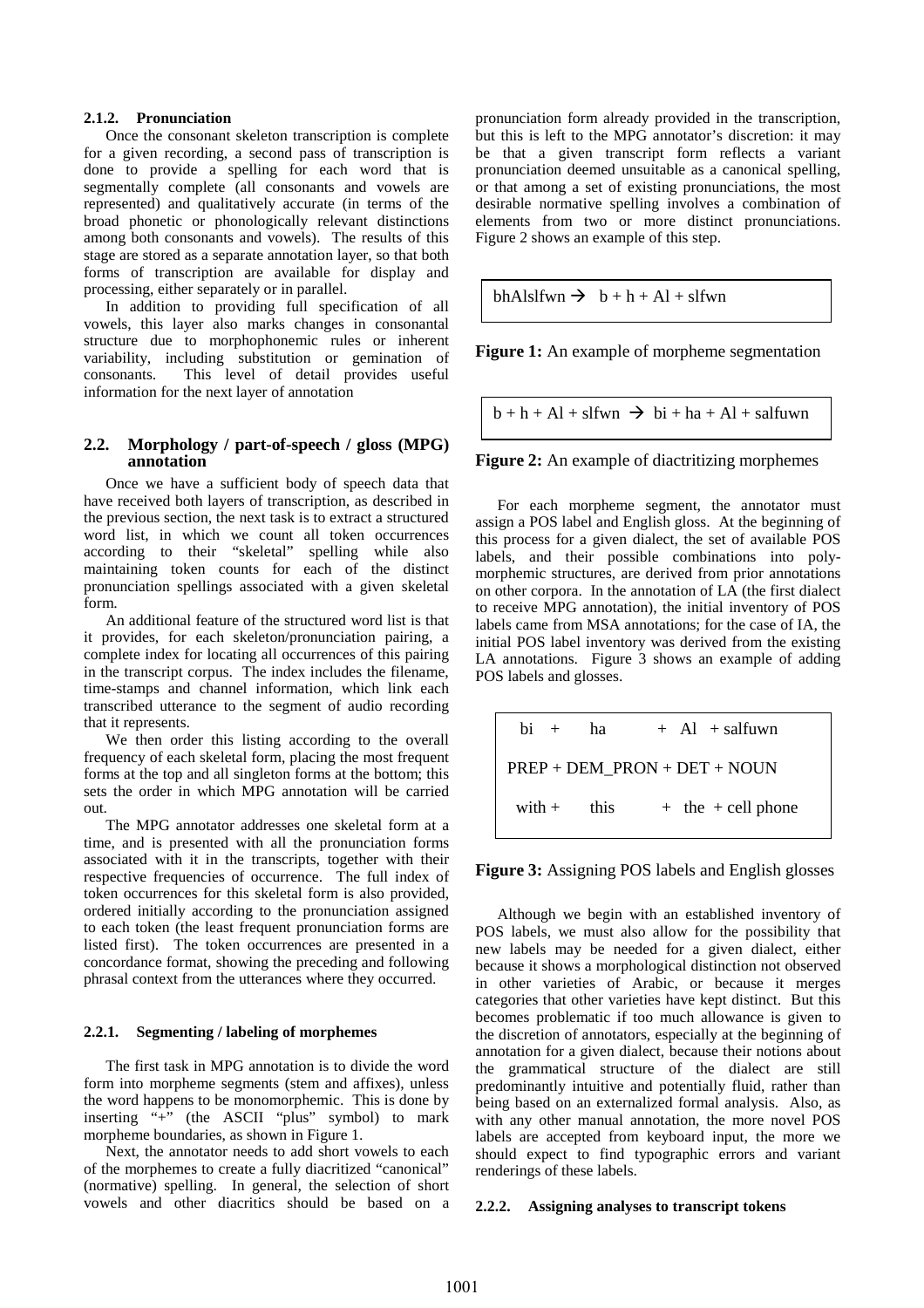Since an intrinsic property of our skeletal orthographic forms is their potential ambiguity, an essential goal for MPG analysis in our current approach is to identify all possible morphological parses of a given skeletal form, or at least to identify enough distinct parses to account for all token occurrences in the given transcript corpus. Upon completing a first iteration of the steps outlined in the previous section to create an initial MPG record for the word, the annotator reviews the listing of token occurrences, and identifies all instances to which that specific analysis is applicable. occurrences still remain, the steps for creating a new MPG record are repeated, with appropriate differences in the placement of morpheme boundaries, insertion of short vowel segments and other diacritics, and assignment of POS labels and glosses. Token occurrences are then identified to go with this new analysis, and the entire process is repeated until all token occurrences have been accounted for.

# **2.3. Compiling the lexicon**

A variety of important results can be drawn from the accumulated output of MPG annotators:

- The inventory of distinct skeleton/ pronunciation/MPG tuples;
- The quantity and locations of tokens assigned to each such tuple;
- The distinct set of conjoined POS label strings applied to words of two or more morphemes, and their frequencies of occurrence;
- The final inventory of distinct, singlemorpheme POS labels (including those created during annotation), along with the frequency of occurrence for each;
- The inventory of distinct pairings of POS labels with canonical morpheme orthography, and the frequency of each pairing.

Each of these summaries can be used to identify various types of "outliers" – potential inconsistencies or mistakes in the annotation. In that regard, it's important to begin using summaries of this sort as soon as possible in the annotation process, especially since the most frequent forms are annotated first. Not only do these initial terms cover the broadest range of tokens in the corpus, but the elements that are established at the beginning will tend to be re-used as the annotation progresses to less frequent forms, so that the overall impact of initial annotation problems is doubly amplified if not addressed early on.

Another complicating factor, which affects both MPG annotation and subsequent lexicon creation, is the likelihood of encountering errors or inconsistencies in the original transcripts, involving one or both transcription layers. Completion of the lexicon logically depends on getting these problems fixed at the source, in such a way that subsequent annotations can be updated accordingly without fear of confusing or corrupting the overall project. To address these concerns, we chose a relational database design as the infrastructure for the project, as described in the next section.

# **3. Implementation: tools and database**

As indicated earlier, we consider the two-layer transcription process to be relatively stable and effective for DA, though we are still actively pursuing further enhancements to the tool and procedures. The source code for this tool (written in Python and using the Qt graphical interface library) is available from the authors on request.

Based on our experience with the tool described in section 3.2 for creating MPG annotation, we believe that this is also very close to being an ideal annotation engine for bootstrapping morphological analysis and lexicon creation for additional regional varieties of DA, though again we know there are several enhancements that would improve its effectiveness. This tool is also written in Python using the Qt library, and although it is somewhat less mature than the transcription tool, we are happy to make it available on request as well.

The database design and the project-specific tools for loading, querying and updating the database contents have reached a state of completion sufficient to successfully create and deliver a pilot lexicon of IA, based on a 20 hour corpus of recorded conversations, comprising over 118,000 IA word tokens, from which we derived 13,000 distinct skeletal forms, 17,600 distinct pairings of skeletal and pronunciation forms, and 18,000 distinct combinations of skeleton, pronunciation and MPG annotations. The pilot delivery included not only the fully detailed lexicon itself, but also the complete 20-hour set of transcripts rendered in a multi-linear form that provides, for each utterance: (a) the speaker/channel/time-stamp identification; (b) the skeletal transcription layer; (c) the pronunciation transcription layer; (d) the morphologically segmented orthographic forms with canonical diacritized spelling; and (e) the corresponding concatenation of morphemic POS labels.

The entire pilot lexicon project (not counting the creation of the two-layer transcriptions, which were completed before the lexicon effort began) spanned a period of about six calendar months of active involvement by the authors and an annotation crew of four, with no one working full time on the project during this period. This included design and creation of the database tables and procedures, creation of the MPG annotation tool, manual MPG annotation on all 13,000 distinct word forms, and a significant amount of review, validation and correction of MPG entries by the authors.

# **3.1. Transcription (AMADAT)**

The user interface for DA transcription takes as its initial input a transcript file that already contains timestamps that correctly delineate the utterances in a corresponding audio file of recorded speech. The person transcribing is presented with a numbered list of timestamped utterance segments, and control methods, both at the keyboard and on the screen (for selection/activation via the mouse), for scrolling up and down over the utterance list, playing the audio for the current utterance, and inserting a variety of standard annotation tags, to mark acoustic events such as laughter, cough, hesitation sound, external noise, and so on.

Keyboard input of characters for transcription is mapped using the Buckwalter transliteration scheme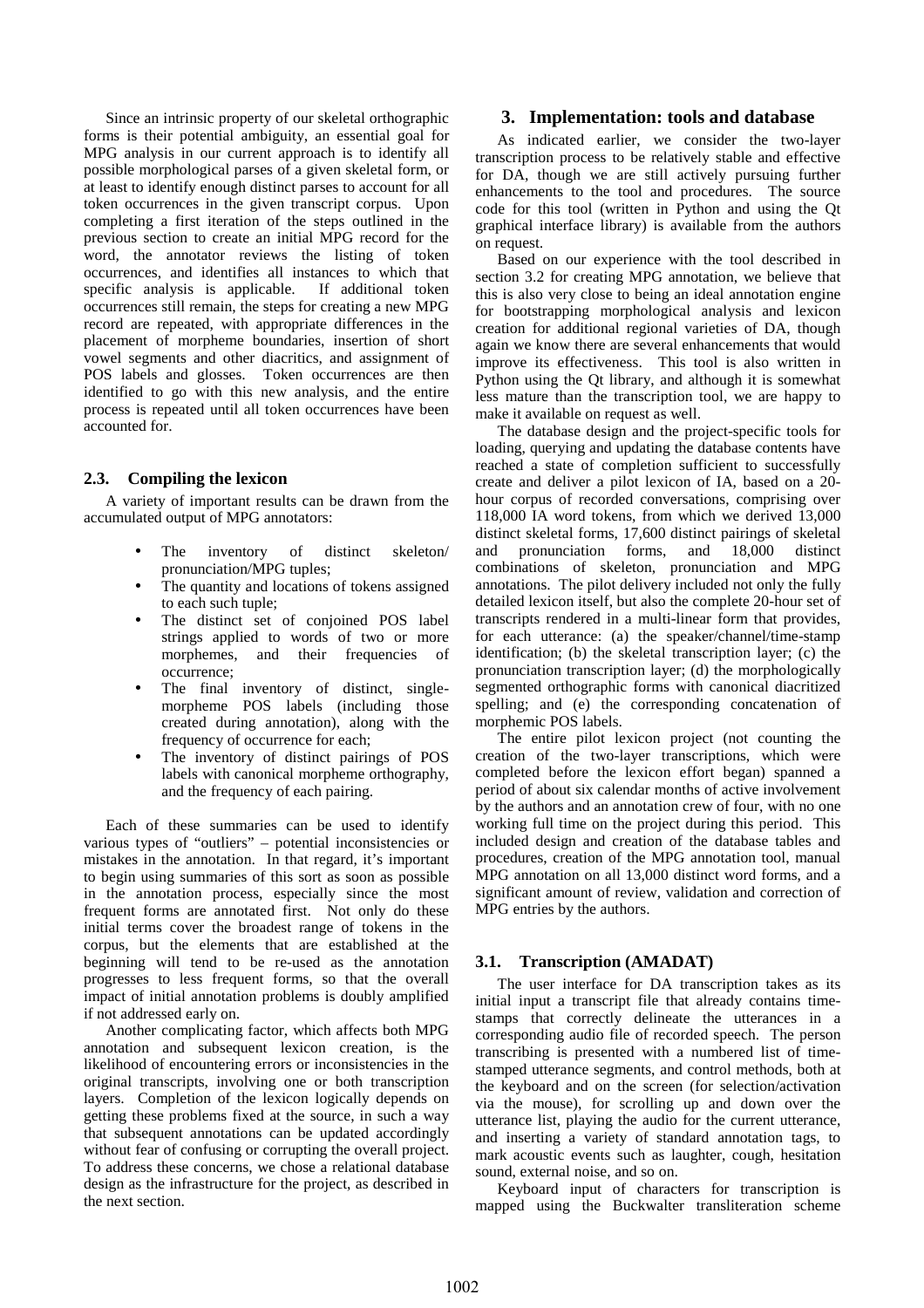(BWT), which assigns a character on the standard ASCII keyboard for each of the Arabic characters needed in transcription. During the initial (skeletal) phase of transcription, the keyboard input is displayed in a text pane at the bottom of the tool, and as soon as the user types the "return/enter" key, the current text is copied to the corresponding utterance line in the scrolling text pane at the top of the tool, where the full set of utterances can be reviewed. In the pronunciation phase, the existing skeletal transcription is provided again at the bottom, and the user has the option of making corrections to that layer of annotation. Completion of the pronunciation layer involves using two central text panes, where both Arabic script and BWT strings are displayed; because of the difficulty of text cursor navigation in diacritized Arabic script, only the BWT display is used for editing and adding diacritics in this layer of annotation.

The final output of the tool is a plain-text transcript file (written in BWT) with one line per time-stamped utterance, containing delimited fields for the time stamps, speaker and channel ID's, the skeletal transcription, and the pronunciation transcription.

### **3.2. MPG creation (ABUMORPH)**

This tool takes as input a plain-text file containing one or more data structures, where each structure contains the following information for a given skeletal word form:

- 1. The skeletal orthographic form itself
- 2. One or more pronunciation forms associated with this skeleton;
- 3. One or more existing MPG analyses applied to this skeleton (initially, there are none of these in the file – they are created by the annotator);
- 4. A complete list of token occurrences for this form, indexed by the pronunciation applied to each token.

In addition to being indexed by pronunciation, the token list also includes all the information needed to assess the token and assign it a specific MPG analysis. This includes the file name, channel and time-stamps for the utterance containing the token, along with the preceding and following context, if any.

As the user creates MPG analyses and assigns tokens to each one, the analysis strings are added both at the top of the structure and at the end of each token-occurrence record. Once all tokens in a given data structure have been assigned to analyses, the user moves on to the data structure for the next skeletal word form.

### **3.3. Relational table schema**

In order to implement the transduction from the original transcript files into the data structure files for MPG annotation, we defined a relational table schema that would store both the transcripts and the structured word list. Also, in order to manage the annotations of individual morphemes, the schema would need to include a separate table for these units.

### **3.3.1. Core data tables: files, turns, lex, morph**

We began by defining the primary types of external data in the schema. To handle the transcripts, there is a table listing the transcript files, along with essential metadata about each file: the file name is used as the primary key field, and metadata includes who did the transcription and when the file was imported into the database.

A separate table is used to maintain the list of utterances, referred to as "turns" for convenience; each turn entry is given a unique numeric ID, and cites its file ID as a foreign key relation; additional information about the turn includes its time stamps, speaker-ID and channel.

The lexicon table ("lex") is initially used as a "tokentype" table: reading through a given transcript file turn by turn, each time a new orthographic type is encountered – whether an Arabic word or any sort of non-lexical annotation – it is added to the lex table and given a unique numeric ID, while previously seen types are simply indexed to existing lex records, using the "tokes" mapping table described below. If the token is a punctuation mark, word fragment or non-lexical annotation (e.g. "noise", "laugh", etc), this is reflected in the lex entry to distinguish it from DA word forms and exclude it from later annotation. For the DA word forms, a new entry is created if the current token represents a novel combination of skeletal and pronunciation spellings. This leads to having multiple lex entries with the same skeletal form, because different pronunciations were posited for it, and can also yield multiple entries with the same pronunciation, if this has been posited for more than one skeletal form.

The "morph" table does not come into play until some amount of MPG annotation has been done and the results are imported into the database, as described in section 3.4 below. Information associated with each morph entry includes a numeric ID, the canonical spelling, the POS label, and the gloss. Different entries are created for each distinct combination of spelling and POS label; if two different MPG annotations (i.e. drawn from two distinct skeletal forms) show the same spelling and POS label, their respective glosses are combined (if different) or collapsed (if identical), and a single morph entry is maintained.

#### **3.3.2. Mapping / relation tables: tokes, segs**

As tokens are read from the transcript and distinct types are entered into the lex table, the "tokes" table is populated to maintain the relationship between turns and types: for each token drawn sequentially from a turn, a tokes table entry stores the numeric turn ID, the numeric lex ID for tokens of this type, the sequence number of the token within the turn, and any additional annotation that may be specific to this one token occurrence (e.g. if it was marked as mispronounced or not clearly audible).

In a similar manner, as MPG annotations are read in and each analysis is split into its component morphemes, the "segs" table keeps track of the relation between these components and the lex entries that are built from them. For each morpheme component of an analyzed skeletal pronunciation/MPG form, the segs table stores the numeric morph ID for the morpheme, the numeric lex ID for the word form, and the sequence number of the morpheme within the word.